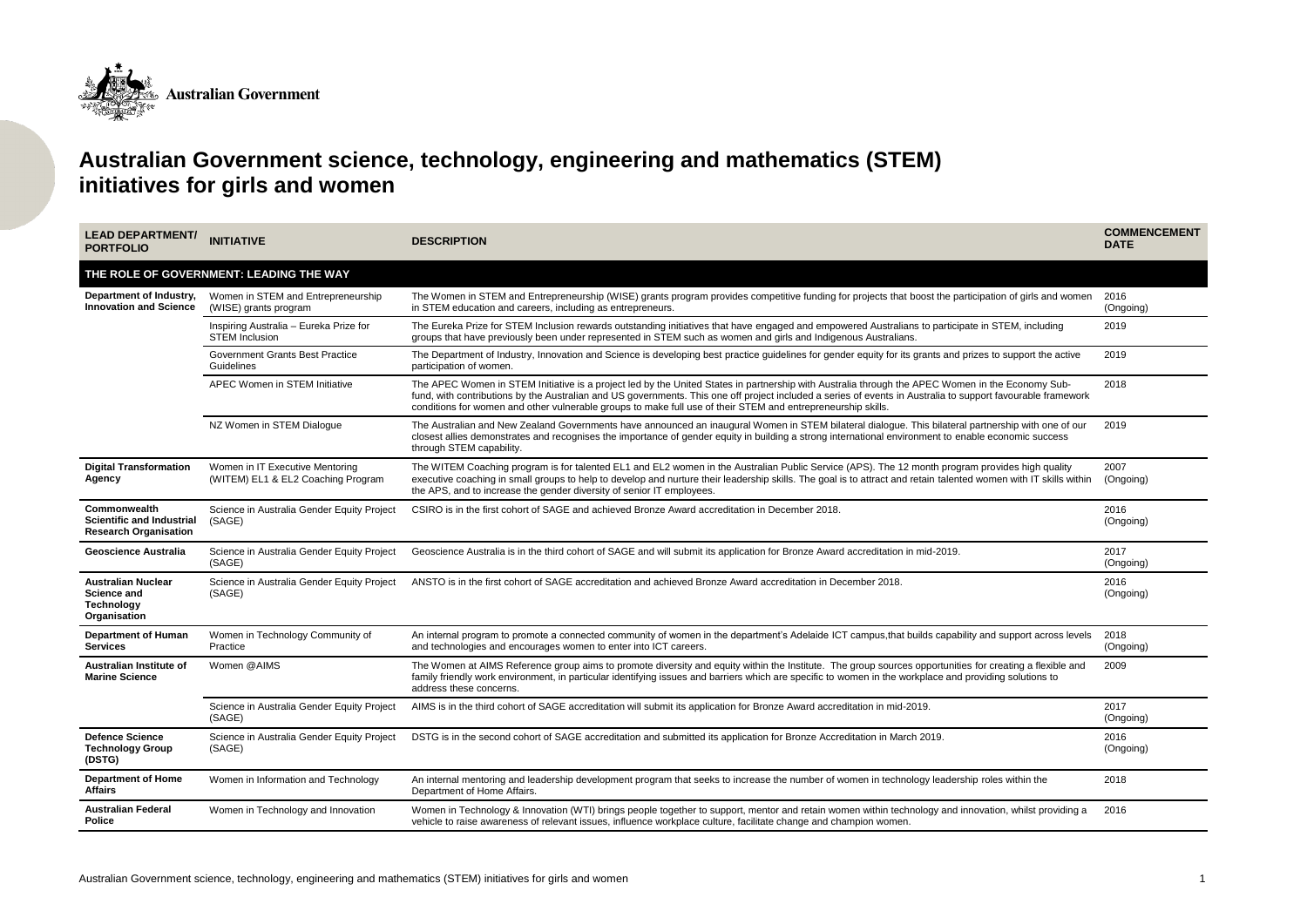| <b>Australian Research</b><br><b>Council</b>                                                 | National Competitive Grants Program                                    | The Australian Laureate Fellowships scheme offers two named fellowships - Georgina Sweet and Kathleen Fitzpatrick - which are only available to highly<br>ranked women and also incorporate an additional \$20 000 per annum over five years to promote women in research.                                                                                                                                                                                                                                                            | 2010              |
|----------------------------------------------------------------------------------------------|------------------------------------------------------------------------|---------------------------------------------------------------------------------------------------------------------------------------------------------------------------------------------------------------------------------------------------------------------------------------------------------------------------------------------------------------------------------------------------------------------------------------------------------------------------------------------------------------------------------------|-------------------|
| <b>National Health and</b><br><b>Medical Research</b><br><b>Council (NHMRC)</b>              | Funding for Project Grants led by female<br>researchers                | In line with NHMRC's Gender Equality Strategy 2018-2021, NHMRC funded 34 additional Project grants led by women through the 2017 funding round and<br>31 additional Project Grants through the 2018 funding round, to reduce the difference in the funding rates between male and female lead investigators,<br>which to date has averaged around 4% for the Project Grant scheme.                                                                                                                                                    | 2017              |
|                                                                                              | Gender equity requirements for all NHMRC<br>Administering Institutions | NHMRC requires its Administering Institutions to address seven gender equality requirements, which aim to support institutions to address the<br>underrepresentation of women at senior levels in health and medical research in Australia.                                                                                                                                                                                                                                                                                           | 2015<br>(Ongoing) |
|                                                                                              | The Elizabeth Blackburn Fellowship                                     | The Elizabeth Blackburn Fellowship were established to foster and promote career development of female researchers. The award is given to the highest<br>ranked female applicant in each of the biomedical, clinical science and medicine, public health and health services research pillars of the Research<br>Fellowship scheme (NHMRC's most senior fellowship scheme).                                                                                                                                                           | 2011<br>(Ongoing) |
|                                                                                              | Women in Health Science Working<br>Committee                           | The NHMRC Women in Health Science Working Committee was established to gain a better understanding of the issues that female researchers face in<br>health and medical research and barriers to their career progression. The Committee provides advice directly to NHMRC's CEO, Professor Anne Kelso AO<br>on strategies that could be implemented to address these issues and overcome barriers and on the implementation of NHMRC's Gender Equality Strategy<br>2018-2021.                                                         | 2017              |
| <b>Department of Defence</b>                                                                 | Women's Integrated Networking Groups<br>(WINGs) - Engineering Network  | WINGs is an Air Force wide initiative designed to enable women to create a network. The Engineering subset of that group meet to enable networking and<br>mentoring.                                                                                                                                                                                                                                                                                                                                                                  | Ongoing           |
|                                                                                              | Australian Women Pilots' Association<br>Memberships                    | Air Force sponsored membership for all Air Force female pilots to join the Australian Women's Pilot Association. This allows Defence female pilots to<br>engage with other women pilots from industry for professional growth as well as be involved in their programs and events.                                                                                                                                                                                                                                                    | Ongoing           |
|                                                                                              |                                                                        | The Private Pilot Licence (A) Navigation Component Scholarship is to assist with flight training costs associated with completing the navigation component<br>of a Private or Commercial Pilot Licence flying a fixed wing powered aircraft. The Formation/Aerobatic Endorsement scholarship is to assist a female pilot<br>with gaining either a Formation or Aerobatic Endorsement.                                                                                                                                                 |                   |
| <b>Australian Signals</b><br><b>Directorate</b>                                              | Women's Leadership Council International<br>Women's Day Events         | ASD's Women's Leadership Council aims to increase the gender diversity of our STEM and leadership groups, to improve ASD outcomes through better<br>decision-making and improved team performance. ASD hosted several events which focussed on women in cyber security, corporate and technical roles,<br>around the theme of International Women's Day, celebrating diversity and leadership in the organisation and in the community. ASD intends to hold these<br>events annually.                                                 | 2018<br>(ongoing) |
|                                                                                              | <b>ENABLING STEM POTENTIAL THROUGH EDUCATION</b>                       |                                                                                                                                                                                                                                                                                                                                                                                                                                                                                                                                       |                   |
| Department of Industry,<br><b>Innovation and Science</b>                                     | European Girls Mathematical Olympiad                                   | The Department is supporting Australian girls to participate and represent Australia in the European Girls Mathematical Olympiad, an annual international<br>mathematical Olympiad for girls.                                                                                                                                                                                                                                                                                                                                         | 2017-18           |
|                                                                                              | <b>Girls in STEM Toolkit</b>                                           | Education Services Australia will develop and deliver a resource kit to support the mentoring and encouragement of school age female students into STEM<br>studies and STEM based careers.                                                                                                                                                                                                                                                                                                                                            | 2018              |
|                                                                                              | <b>Engineering is Elementary</b>                                       | In 2017-18, Questacon delivered a successful pilot of Engineering is Elementary (EiE). EiE is a program that has proven successful in introducing students<br>to the breadth of engineering careers using school aged protagonists who work alongside a mentor to solve a community problem. The majority of EiE units<br>feature girls or women as main characters to demonstrate to girls, boys and educators that girls and women can be engineers.                                                                                | 2017              |
|                                                                                              | STARportal                                                             | STARportal is Australia's first centralised national portal for exciting and engaging STEM activities from around the country. This searchable database<br>connects parents, students and teachers with their local and online STEM activities. The Government supported the addition of a filter that allows users to<br>search for programs focused on supporting girls' participation in STEM.                                                                                                                                     | 2019              |
| Commonwealth<br><b>Scientific and Industrial</b><br><b>Research Organisation</b><br>(CSIRO)  | Code Like A Girl                                                       | Code Like a Girl is a Melbourne-born enterprise that targets the gender gap in the technology industry. Data61 is an industry partner for Code Like a Girl's<br>internship program, which provides early career and career-changing coding interns with paid, real-world experience in leading tech companies.                                                                                                                                                                                                                        | 2015              |
| <b>Geoscience Australia</b>                                                                  | Women in Geoscience                                                    | This initiative provides opportunities for female senior secondary students (Year 11-12) to hear from and network with women who are currently working in<br>a geoscience related role and gain insight into the breadth and diversity of jobs available to women.                                                                                                                                                                                                                                                                    | 2018              |
| <b>Australian Nuclear</b><br><b>Science and</b><br>Technology<br><b>Organisation (ANSTO)</b> | Girls in the Lab<br>(part of ANSTO's NEXT Gen STEM<br>program)         | The Girls in the Lab program is aimed at encouraging female high school students to continue studying STEM subjects and pursue a STEM career. The<br>program, held annually, supports leading female scientists from ANSTO to mentor female year 10 students from local schools. The students have the<br>opportunity to conduct short experiments using ANSTO's world-class research facilities.                                                                                                                                     | 2015<br>(Ongoing) |
|                                                                                              | <b>ANSTO WISE School</b>                                               | Australian Institute of Nuclear Science and Engineering (AINSE) and ANSTO host the annual WISE School, which targets first-year female students from<br>41 Australian and New Zealand universities. The program, originally supported through a WISE Grant, is designed to encourage students to continue<br>studying STEM subjects at university, and promotes careers in nuclear science and engineering. The program includes a three-day intensive nuclear<br>science and engineering residential workshop and ongoing mentoring. | 2017<br>(Ongoing) |
| Department of<br><b>Education and Training</b>                                               | Curious Minds (Summer Schools for STEM<br>Students)                    | The Curious Minds program, delivered jointly by the Australian Mathematics Trust and Australian Science Innovations, is aimed at highly-capable female<br>students in Years 9 and 10 who have an interest in STEM. This is a six-month program that combines two residential camps and a coaching program to<br>help ignite girls' passion in STEM.                                                                                                                                                                                   | 2015              |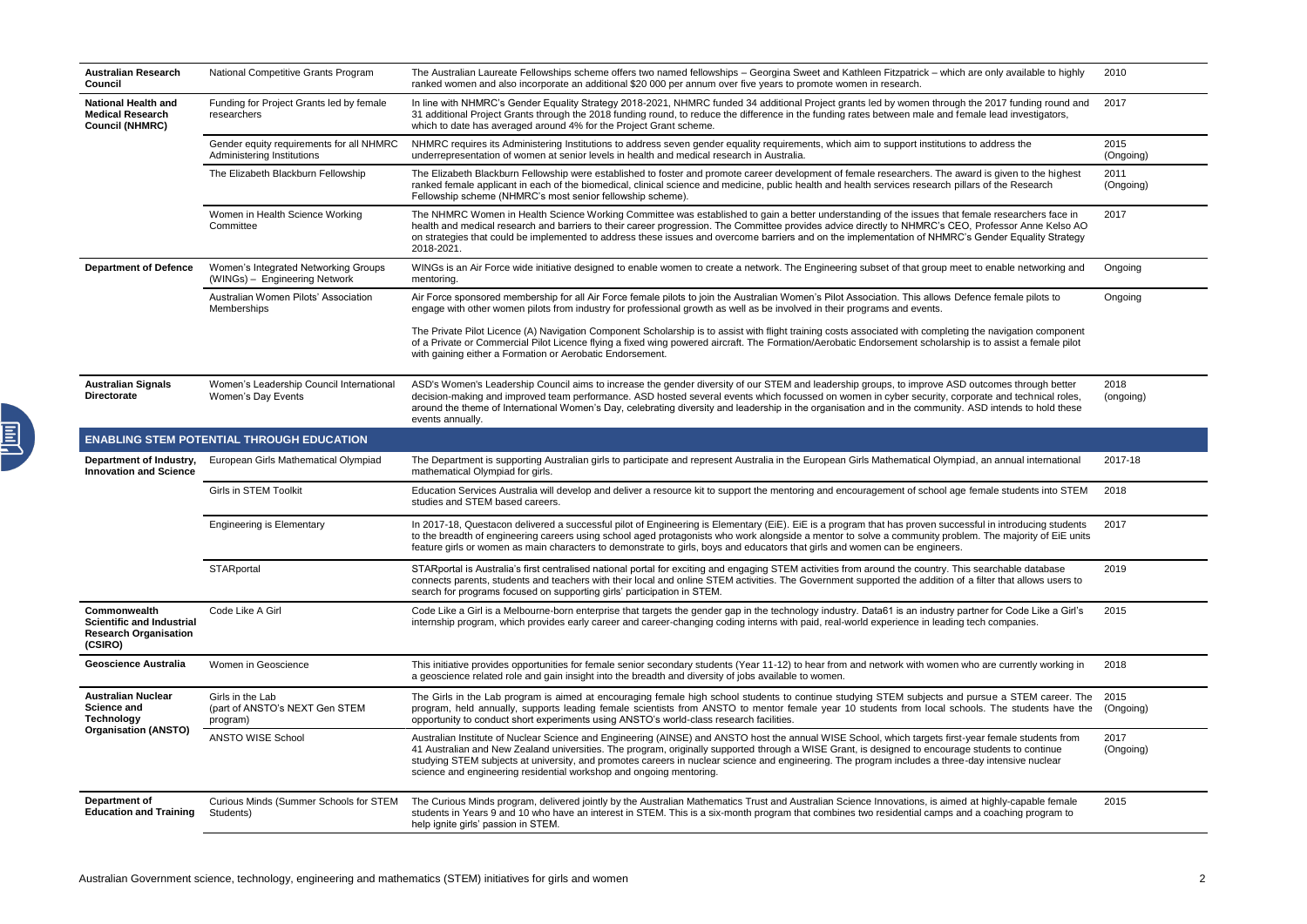|                                                                  | Supporting more women into STEM<br>careers: Australian Mathematical Sciences<br>Institute (AMSI) National Research<br>Internships Program | The National Research Internships Program supports new internships for PhD students across Australia providing them the opportunity to gain industry<br>experience and explore careers options. The program focuses on gender equity in particular providing internship opportunities for women in STEM fields.                                                                                                                                                                                                                                                                                                                          | 2017              |
|------------------------------------------------------------------|-------------------------------------------------------------------------------------------------------------------------------------------|------------------------------------------------------------------------------------------------------------------------------------------------------------------------------------------------------------------------------------------------------------------------------------------------------------------------------------------------------------------------------------------------------------------------------------------------------------------------------------------------------------------------------------------------------------------------------------------------------------------------------------------|-------------------|
|                                                                  | diglT                                                                                                                                     | digIT, delivered by the Australian Mathematics Trust (AMT), exposes students to role models and helps them understand the many possibilities a future in<br>ICT may hold. The program aims to support Year 9 and 10 students that are underrepresented in STEM and ICT subjects to engage in digital technologies<br>and related careers.                                                                                                                                                                                                                                                                                                | 2016              |
|                                                                  | Digital Technologies in Focus                                                                                                             | Digital Technologies in Focus, delivered by the Australian Curriculum, Assessment and Reporting Authority (ACARA), currently provides support for 159<br>disadvantaged schools to assist them in implementing the Australian Curriculum: Digital Technologies, including access to specialist digital technologies<br>and ICT Curriculum Officers.                                                                                                                                                                                                                                                                                       | 2016              |
| <b>Department of Defence</b>                                     | Defence University Sponsorship - Air<br>Force Female Electrical/Electronics<br>Engineer                                                   | Under the Defence University Sponsorship scheme, the Air Force specifically sponsors four women per year to undertake an Electrical/Electronics<br>Engineering degree with the aim of increasing the number of women in technical roles in Defence.                                                                                                                                                                                                                                                                                                                                                                                      | 2003<br>(Ongoing) |
|                                                                  | Air Force Technical Trade Camps for<br>Women                                                                                              | The Air Force runs four day residential camps for aspiring women aged 16 to 24. The camps give a comprehensive overview of technical and engineering<br>careers to inspire more women to consider these roles in the Airforce and see the advantages of this career path.                                                                                                                                                                                                                                                                                                                                                                | 2013<br>(Ongoing) |
|                                                                  | Women in Navy Aviation Camps                                                                                                              | The Women in Navy Aviation Camp is a five day residential camp that allows for young women to experience the roles of aviation, support roles and<br>technical/engineering aviation.                                                                                                                                                                                                                                                                                                                                                                                                                                                     | 2017<br>(Ongoing) |
|                                                                  | Women in Navy Technical Trades Camps                                                                                                      | The Navy runs a four-day residential program to provide young women aged 16 to 22 with an overview of life in the Navy. Participants are exposed to day-<br>to-day activities of marine electronic and aviation technicians, and have the opportunity to experience the Navy lifestyle.                                                                                                                                                                                                                                                                                                                                                  | 2017<br>(Ongoing) |
|                                                                  | Women in Navy Leadership Camps                                                                                                            | The Women in Navy Leadership Camp at HMAS Stirling aims to attract future female Navy leaders within engineering, technical and submariner careers.                                                                                                                                                                                                                                                                                                                                                                                                                                                                                      | 2016<br>(Ongoing) |
|                                                                  | Women in Navy Defence Work Experience<br>Programs                                                                                         | The Women in Navy Defence Work Experience Program facilitates residential work experience programs targeted at increasing awareness of roles for<br>women in STEM.                                                                                                                                                                                                                                                                                                                                                                                                                                                                       | 2016<br>(Ongoing) |
|                                                                  | Female Graduate Pilot Scheme                                                                                                              | Women who undertake a Bachelor of Aviation degree may have their university study costs reimbursed after they successfully complete RAAF flying<br>training. Women can apply for the Air Force Graduate Pilot Scheme (GPS) at any stage including while still in Year 12 before they have enrolled in an Air<br>Force recognised Bachelor of Aviation degree or after successfully graduating with a Bachelor of Aviation degree.                                                                                                                                                                                                        | (Ongoing)         |
| <b>Australian Signals</b><br><b>Directorate</b>                  | Girls Programming Network (GPN)                                                                                                           | The GPN is an extra-curricular program run by girls for girls in Years 4-12. Female mentors working in STEM across academia, government and industry<br>teach girls how to code for free, and encourage them to continue to pursue STEM subjects. ASD has a partnership with University of Canberra to deliver<br>four workshops in the ACT per year which includes leading the Canberra GPN and providing mentors.                                                                                                                                                                                                                      | 2016<br>(Ongoing) |
|                                                                  | National Women in Cyber Mentoring<br>(WICME) Events                                                                                       | WICME is a series of annual, national two day events to expose female tertiary students to the variety of cyber security careers, in partnership with the<br>private sector. Following a speed networking session, students are matched with a female cyber security specialist for a 12 month mentoring period.                                                                                                                                                                                                                                                                                                                         | 2016<br>(Ongoing) |
| <b>Defence Science and</b><br><b>Technology Group</b>            | STEM Cadetship program                                                                                                                    | A STEM cadetship program targeting female and Indigenous participants, to build capabilities in high priority areas such as cyber, surveillance, space,<br>naval architecture and autonomous systems.                                                                                                                                                                                                                                                                                                                                                                                                                                    | (Ongoing)         |
| (DSTG)                                                           | Female STEM scholarships                                                                                                                  | DSTG fund women's scholarships across six universities.                                                                                                                                                                                                                                                                                                                                                                                                                                                                                                                                                                                  | (Ongoing)         |
| Department of<br><b>Communication and the</b><br>Arts            | Australian Broadcasting Corporation<br>Women in Broadcast Technology<br>Scholarships                                                      | The program aims to increases both the participation and retention of women in technology in the broadcasting industry through four weeks paid on-the-job<br>training and a \$1000 educational allowance.                                                                                                                                                                                                                                                                                                                                                                                                                                | 1992<br>(Ongoing) |
| <b>Department of Human</b><br><b>Services</b>                    | Girls in IT                                                                                                                               | Girls in IT is designed to encourage girls in years 10, 11 and 12 to consider a career in a STEM discipline and, in particular, to pursue a career in IT. The<br>department has developed and is currently piloting the outreach program that visits and presents to various schools in the greater Brisbane and regional<br>areas, and explains the benefits and career options available to them in a STEM discipline and how this can lead to a successful career in the IT industry.<br>The program was successfully piloted with a school in Queensland and further roll-out in the Brisbane metropolitan area is planned for 2019. | 2018<br>(Ongoing) |
|                                                                  | HerTechPath                                                                                                                               | The departments Adelaide ICT campus participates in HerTechPath, a volunteer program that attends schools across the Adelaide metropolitan area to<br>inspire female students to explore ICT career options.                                                                                                                                                                                                                                                                                                                                                                                                                             | 2018              |
| Department of the<br><b>Prime Minister and</b><br><b>Cabinet</b> | Indigenous Girls STEM Academy                                                                                                             | CSIRO is partnering with CareerTrackers to support Indigenous girls in STEM studies. The program supports Indigenous girls in middle/late high school<br>through to university graduates and includes intensive workshop, work placement opportunities and high quality employment for graduates at the end of the<br>program.                                                                                                                                                                                                                                                                                                           | 2018              |
|                                                                  | <b>Stronger Smarter Institute</b>                                                                                                         | Under the banner of the Indigenous Girls' STEM Academy, the Stronger Smarter Institute will support Aboriginal and Torres Strait Islander women who are<br>teachers in STEM. This initiative will deliver an evidence-based approach to improve the experiences of students, and increase workforce opportunities for<br>Aboriginal and Torres Strait Islander educators.                                                                                                                                                                                                                                                                | 2018              |